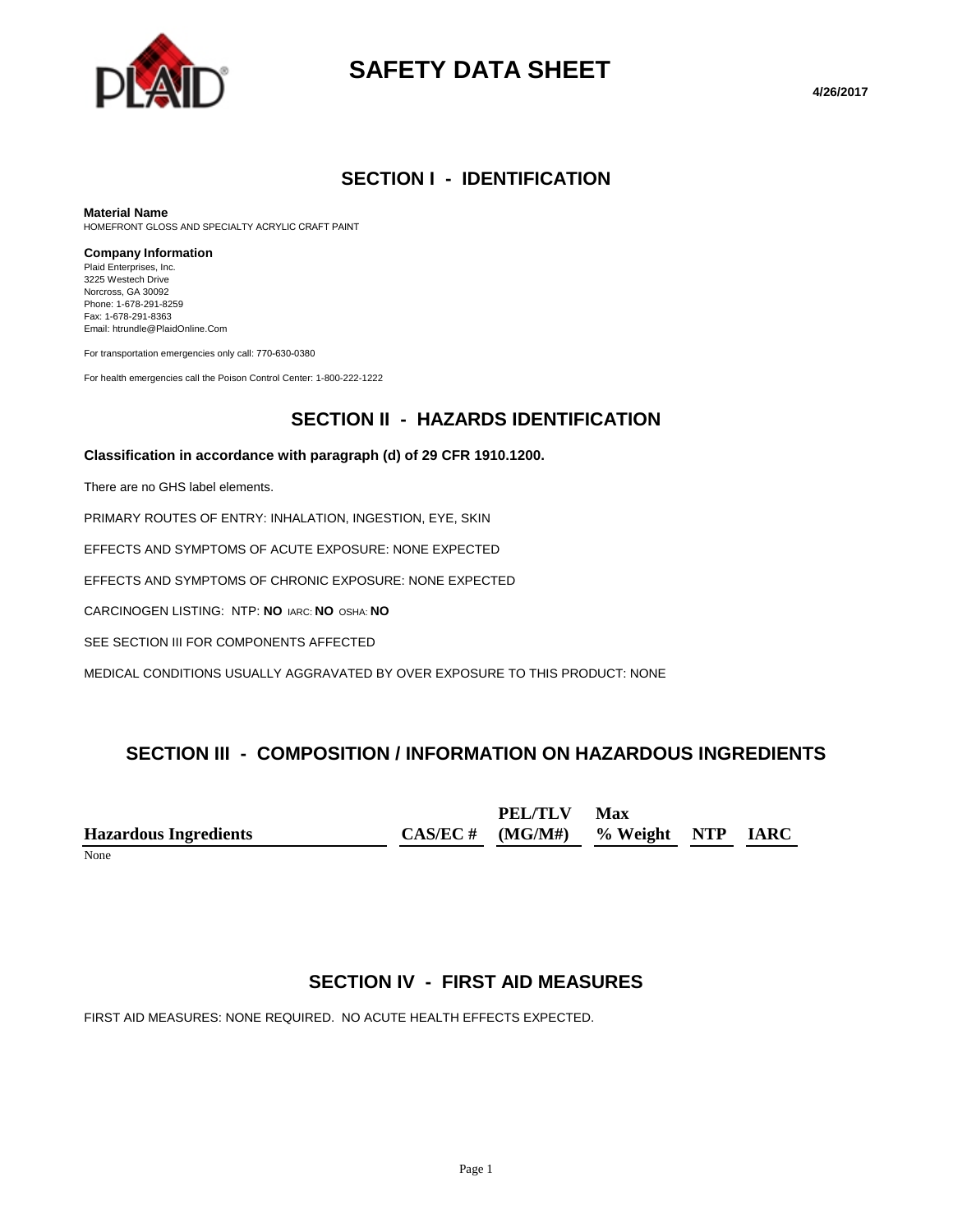# **SECTION V - FIRE FIGHTING MEASURES**

FLASH POINT (METHOD): N/A  $\overline{A}$  autoignition temperature: N/A

EXPLOSION LIMITS IN AIR (% BY VOLUME): NOT EXPLOSIVE EXTINGUISHING MEDIA: NO SPECIAL MEDIA REQUIRED FIRE FIGHTING PROCEDURES: NO SPECIAL FIRE FIGHTING PROCEDURES REQUIRED UNUSUAL FIRE & EXPLOSION HAZARDS: NOT COMBUSTIBLE

# **SECTION VI - ACCIDENTAL RELEASE MEASURES**

STEPS TO BE TAKEN IN CASE A MATERIAL IS SPILLED: Clean up in accordance with all applicable regulations. Absorb spillage with noncombustible, absorbent material. For waste disposal, see Section XIII

## **SECTION VII - HANDLING AND STORAGE**

PRECAUTIONS TO BE TAKEN DURING STORAGE AND HANDLING: Good industrial hygiene practice requires that exposure be maintained below the TLV. This is preferably achieved through the provision of adequate ventilation. When exposure cannot be adequately controlled in this way, personal respiratory protection should be employed.

# **SECTION VIII - EXPOSURE CONTROLS / PERSONAL PROTECTION**

RESPIRATORY PROTECTION AND SPECIAL VENTILATION REQUIREMENTS: NONE REQUIRED OTHER PROTECTIVE EQUIPMENT (GLOVES, GOGGLES, ETC): NONE REQUIRED WORK/HYGIENE PRACTICES: NONE REQUIRED ENGINEERING CONTROLS: NONE REQUIRED

# **SECTION IX - PHYSICAL AND CHEMICAL PROPERTIES**

BOILING POINT: N/A GENERAL MELTING POINT: N/A VAPOR PRESSURE: N/A SPECIFIC VAPOR DENSITY (AIR=1): N/A SPECIFIC GRAVITY: N/A SOLUBILITY IN WATER: N/A REACTIVITY IN WATER: NON-REACTIVE

# **SECTION X - STABILITY AND REACTIVITY**

HAZARDOUS POLYMERIZATION PRODUCTS: N/A STABILITY: STABLE CONDITIONS TO AVOID: N/A INCOMPATIBILITY (MATERIALS TO AVOID): N/A HAZARDOUS DECOMPOSITION PRODUCTS: N/A

# **SECTION XI - TOXICOLOGICAL INFORMATION**

ACUTE EFFECTS ASSOCIATED WITH USE OF THIS MATERIAL: NONE EXPECTED The summated LD50 is 17503 mg/kg. The summated LC50 is 15460 mg/cubic meter. This product is not considered to be a known or suspected human carcinogen by NTP, IARC or OSHA (see section III)

### **SECTION XII - ECOLOGICAL INFORMATION**

NO HARMFUL EFFECTS KNOWN OTHER THAN THOSE ASSOCIATED WITH SUSPENDED INERT SOLIDS IN WATER.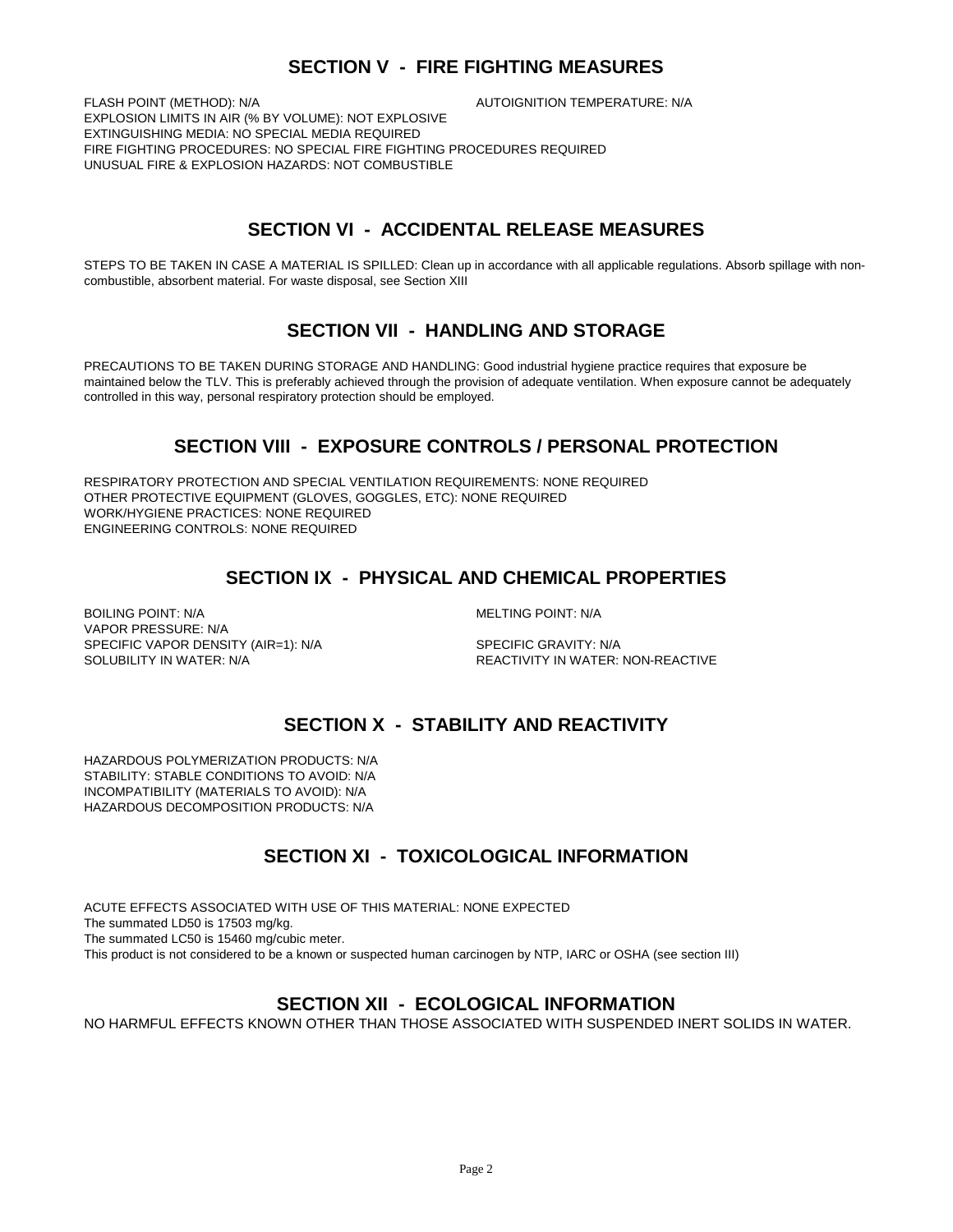# **SECTION XIII - DISPOSAL CONSIDERATIONS**

RCRA HAZARD CLASS (40 CFR 261): THIS PRODUCT IS NOT CLASSIFIED AS A HAZARDOUS WASTE. WASTE DISPOSAL METHOD: DISPOSE OF IN ACCORDANCE WITH FEDERAL, STATE AND LOCAL REGULATIONS.

### **SECTION XIV - TRANSPORTATION INFORMATION**

U.S. DOT (49 CFR 172.101): THIS IS NOT A HAZARDOUS MATERIAL AS CLASSIFIED BY CFR 172.101.

## **SECTION XV - REGULATORY INFORMATION**

CONTENTS OF THIS SDS COMPLY WITH OSHA HAZARD COMMUNICATION STANDARD 29 CFR 1910.1200

EPA SARA TITLE III CHEMICAL LISTINGS: SECTION 302.4 EXTREMELY HAZARDOUS SUBSTANCES (40 CFR 355): NONE

SECTION 313 TOXIC CHEMICALS (40 CFR 372): ALUMINUM APPLE RED COLORED GLITTER GREEN COLORED GLITTER

INTERNATIONAL REGULATIONS

CANADIAN WHMIS: THIS PRODUCT IS A CONTROLLED PRODUCT UNDER CANADA'S WORKPLACE HAZARDOUS MATERIALS INFORMATION SYSTEM. IT CONTAINS THE FOLLOWING TOXIC OR HIGHLY TOXIC MATERIALS: **ALUMINUM** APPLE RED COLORED GLITTER COPPER PHTHALOCYANINE FERRIC OXIDE GREEN COLORED GLITTER **MICA** 

SUPPLEMENTAL STATE COMPLIANCE INFORMATION:

THIS PRODUCT CONTAINS THE FOLLOWING CHEMICAL(S) LISTED UNDER NEW JERSEY'S RIGHT TO KNOW PROGRAM: **MICA** 

PIGMENT RED 101

THIS PRODUCT CONTAINS THE FOLLOWING CHEMICAL(S) REQUIRING NOTIFICATION TO THE STATE OF WASHINGTON UNDER THEIR CHILDREN'S SAFE PRODUCTS ACT: NONE

THIS PRODUCT CONTAINS THE FOLLOWING CHEMICAL(S) LISTED IN FLORIDA'S TOXIC SUBSTANCE LIST: Aluminum, metal and oxide and welding fu Iron oxide fume Mica dust

THIS PRODUCT CONTAINS THE FOLLOWING CHEMICAL(S) LISTED IN MAINE'S PRIORITY CHEMICAL LIST: **NONE** 

THIS PRODUCT CONTAINS THE FOLLOWING CHEMICALS CONSIDERED BY VERMONT AS BEING OF VERY HIGH CONCERN TO CHILDREN<sup>.</sup> NONE

THIS PRODUCT CONTAINS THE FOLLOWING CHEMICAL(S) LISTED IN MASSACHUSETTS HAZARDOUS SUBSTANCE LIST: Aluminum Carbon black Iron oxide dust Mica Dust

THIS PRODUCT CONTAINS THE FOLLOWING CHEMICAL(S) LISTED ON MICHIGAN'S CRITICAL MATERIALS REGISTER: NONE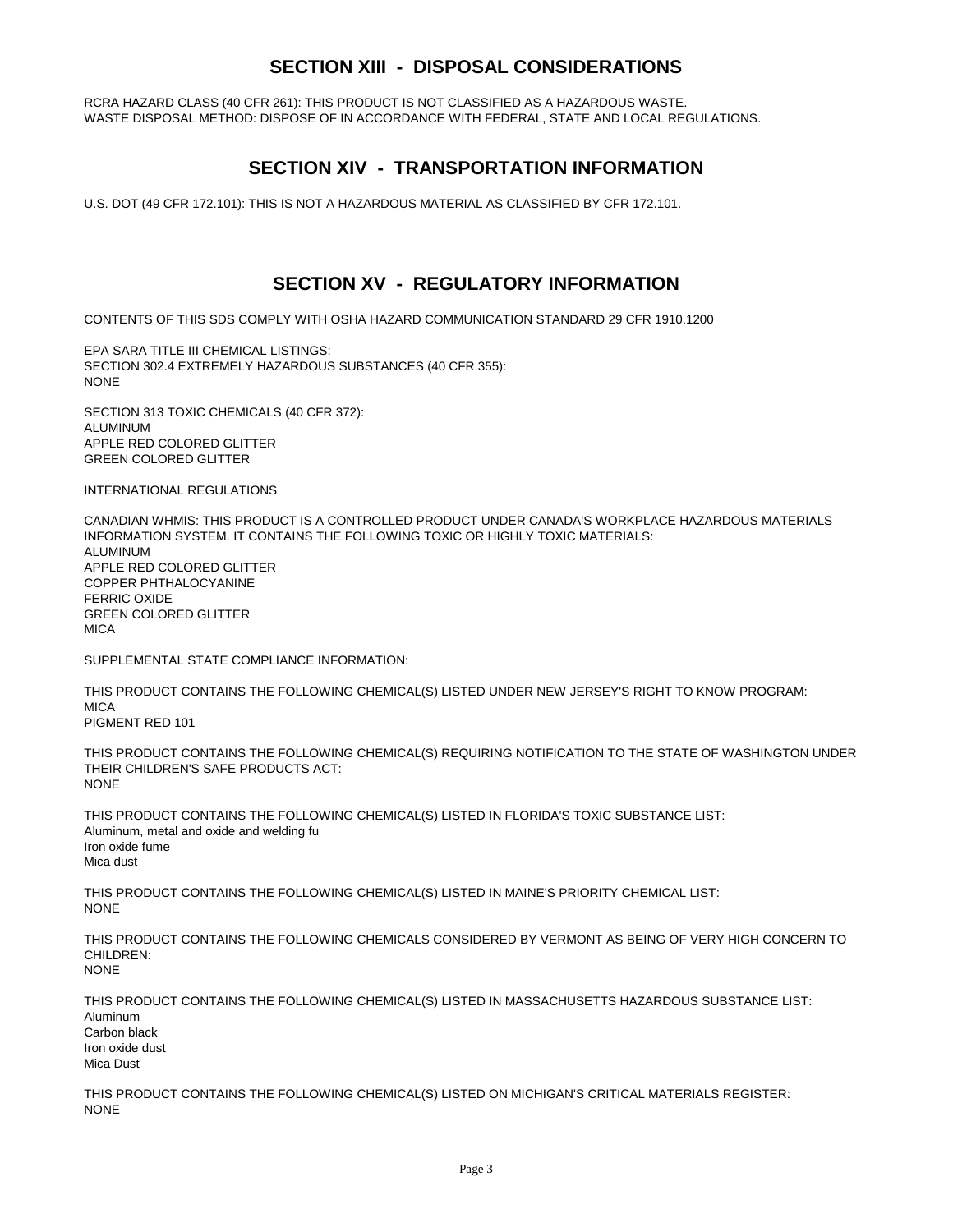THIS PRODUCT CONTAINS THE FOLLOWING CHEMICAL(S) LISTED ON MINNESOTA'S HAZARDOUS SUBSTANCES LIST: Aluminum pyro powders Carbon black Iron oxide fume (Fe2O3) as Fe

THIS PRODUCT CONTAINS THE FOLLOWING CHEMICAL(S) LISTED IN PENNSYLVANIA'S HAZARDOUS SUBSTANCES LIST: Aluminum Carbon black Iron oxide Mica-group minerals

#### Under CPSC's consumer product regulations (16CFR1500.3 and 150014), this product has the following required acute and chronic hazard labeling:

#### **NONE**

# **SECTION XVI - OTHER INFORMATION**

Disclaimer: We believe the statements, technical information and recommendations contained herein are reliable, but they are given without warranty or guarantee of any kind. The information contained in this document applies to this specific material as supplied. It may not be valid for this material if it is used in combination with any other materials. It is the user's responsibility to satisfy oneself as to the suitability and completeness of this information for the user's own particular use.

#### **LAST REVISION DATE: 04/24/2017**

**Prepared by Duke OEM Toxicology**